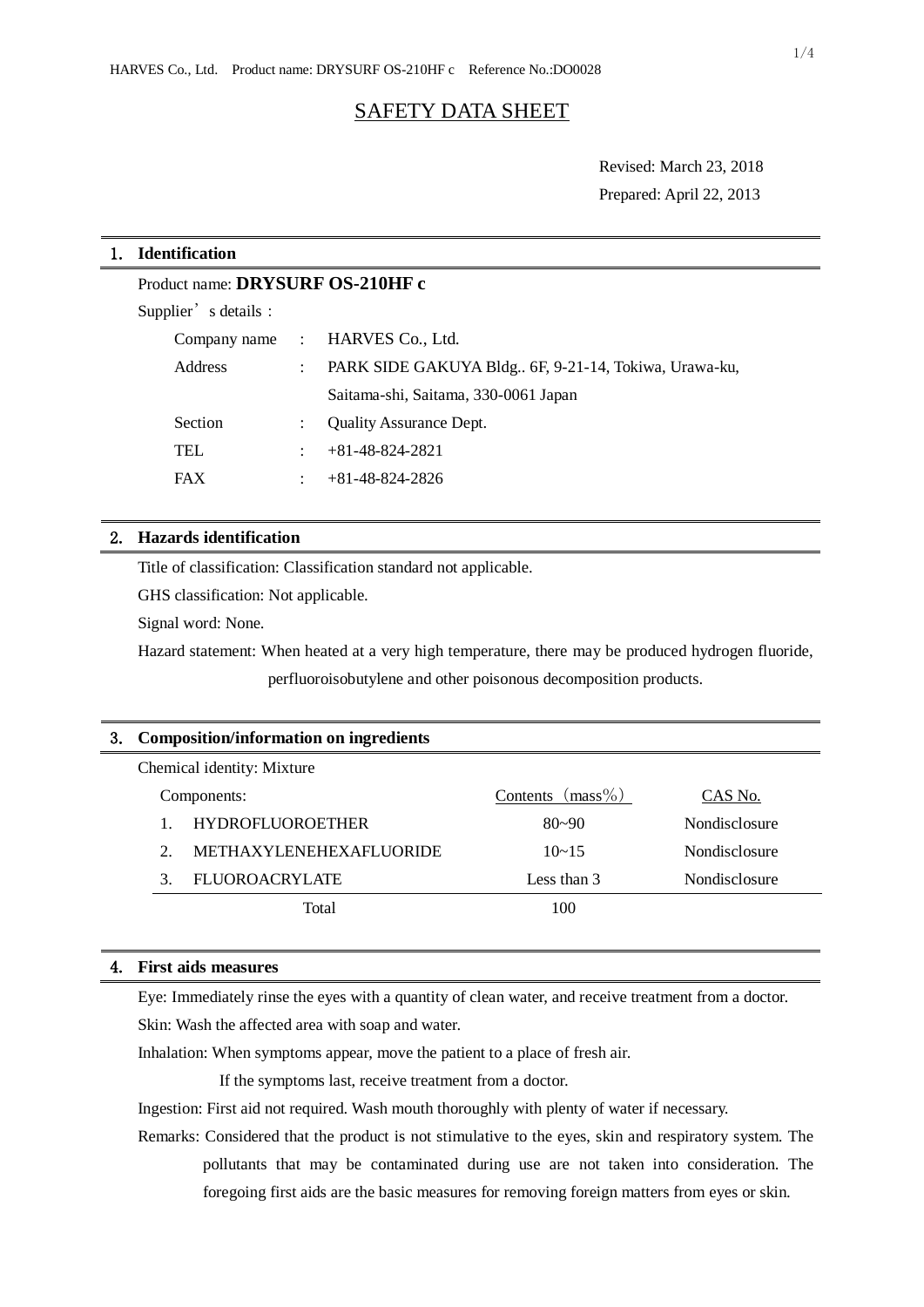#### 5. **Fire-fighting measures**

Extinguish method: When fire is strong enough to threaten thermal decomposition of the product, wear complete protecting clothing including helmet, self respirator, fireproof clothing, protective bands for arms, body and legs, and head protective device. It is considered that there will be no anomalous effects during extinguishing activities. Avoid inhaling decomposition products generated by fire. When exposed to flames, spray water to cool the container and thus prevent bursting.

Fire extinguishing agent: Nonflammable.

Remarks: When exposed to an extremely high temperature, poisonous thermal decomposition products including hydrogen fluoride may be produced.

#### 6. **Accidental release measures**

Individual protection: Reference the related preventive measures in the other items.

Disposition: Ventilate the surrounding; stop leaks; cover with an absorbent; and recover the leaked substance. Clear the residue with an adequate organic solvent. Follow the instructions on the label of organic solvent and safety information of SDS. Collect in a metallic vessel and seal the vessel.

Remarks: When leaked in a large quantity in a closed space, give alarms to the other personnel and immediately escape. When exposed to a quantity of vapor in a closed space, there may be serious harms to health.

### 7. **Handling and storage**

- Handling: Use in well-ventilated areas. Do not inhale vapor for a long time. Do not inhale thermal decomposition products. (Do not use in rooms where a kerosene stove or a gas stove is installed.) Do not smoke in working places. Smoking is allowed after washing hands well after work. Do not smoke cigarette that the product adhered to.
- Intake prevention: While in use of the product, eating, drinking or smoking is prohibited. Places adhered to the product should be thoroughly washed with soap and water. Not the expected route of exposure.

Storage: Store in an ordinary storage.

Remarks: Keep the product from being exposed to a high temperature exceeding 200℃.

#### 8. **Exposure controls/ personal protection**

Control concentrations: Not established.

Allowable concentrations: Not established.

Equipment measures: Use in a well-ventilated place. When ventilation is not satisfactory, use adequate respiratory protective devices.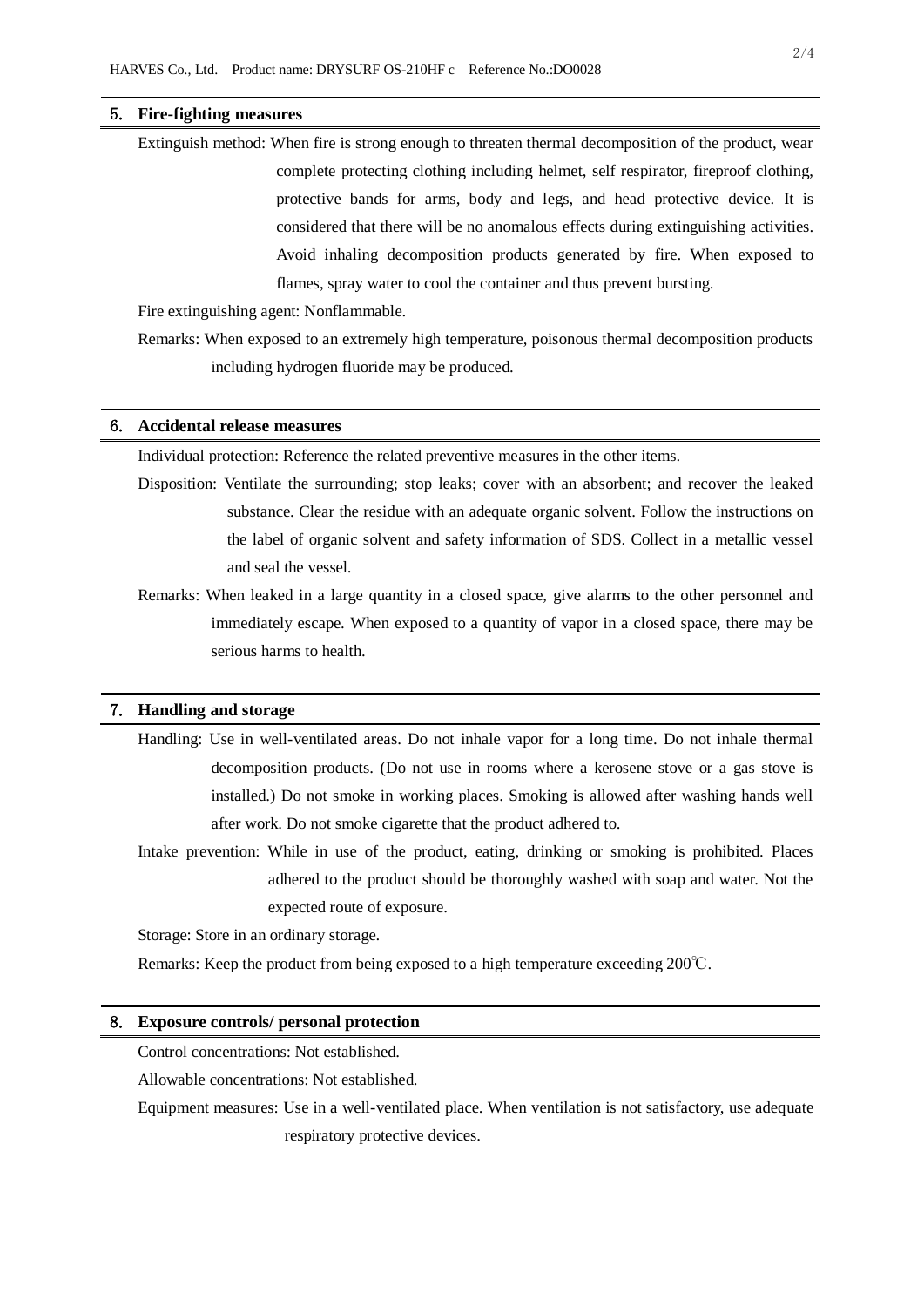# Protective devices and individual protection:

Respiratory protective devices: Avoid inhaling vapor, mist or spray. When thermal decomposition occurs, never inhale thermal decomposition products. Choose a respirator certified upon the concentration of pollutants in air. Wear a half or full face respiratory mask.

Protective goggles: As a guideline for safety and health, wear safety goggles with side shield. Protective gloves: As a standard for fine industrial hygiene, wear adequate gloves while handling the product.

Protective clothing: Avoid contact to skin.

#### 9. **Physical and chemical properties**

| Appearance, etc. |                      | Colorless transparent liquid, slight petroleum odor. |  |
|------------------|----------------------|------------------------------------------------------|--|
| Boiling point    |                      | Approx. $60 \sim 115^{\circ}$ C                      |  |
| Pour point       |                      | Below -40 $\degree$ C                                |  |
| Water solubility | $\ddot{\phantom{a}}$ | Not soluble.                                         |  |
| Flash point      |                      | None.                                                |  |
| Density          |                      | Approx. $1.5$ g/cm <sup>3</sup>                      |  |
|                  |                      |                                                      |  |

### 10.**Stability and reactivity**

| Flash point:                     | $\ddot{\cdot}$       | None.                                                    |
|----------------------------------|----------------------|----------------------------------------------------------|
| Combustion range-lower limit (%) | $\ddot{\cdot}$       | Nonflammable.                                            |
| Combustion range-upper limit (%) | $\ddot{\phantom{a}}$ | Nonflammable.                                            |
| Substances to be avoided         | $\ddot{\phantom{a}}$ | Strong acids, strong alkalis and strong oxidizing agents |
|                                  |                      | and active fine metal powder.                            |
|                                  |                      | As a matter of general caution, avoid exposure to a      |
|                                  |                      | temperature exceeding the boiling point.                 |
| Poisonous decomposition products | ÷                    | Reference "Harmfulness Information"                      |
| Stability                        | $\ddot{\phantom{a}}$ | Stable.                                                  |
| Reactivity                       | ٠                    | Dangerous polymerization not occurring.                  |
|                                  |                      |                                                          |

### 11.**Toxicology information**

Eye: Considered little stimulation to eyes.

Skin: Considered little stimulation to skin.

Inhalation: Considered no harm if thermal decomposition due to overheat does not occur. However, when inhaled a lot, lack of oxygen due to substitution of air may occur.

Ingestion: Little possibility of swallow of the product. Considered no harm.